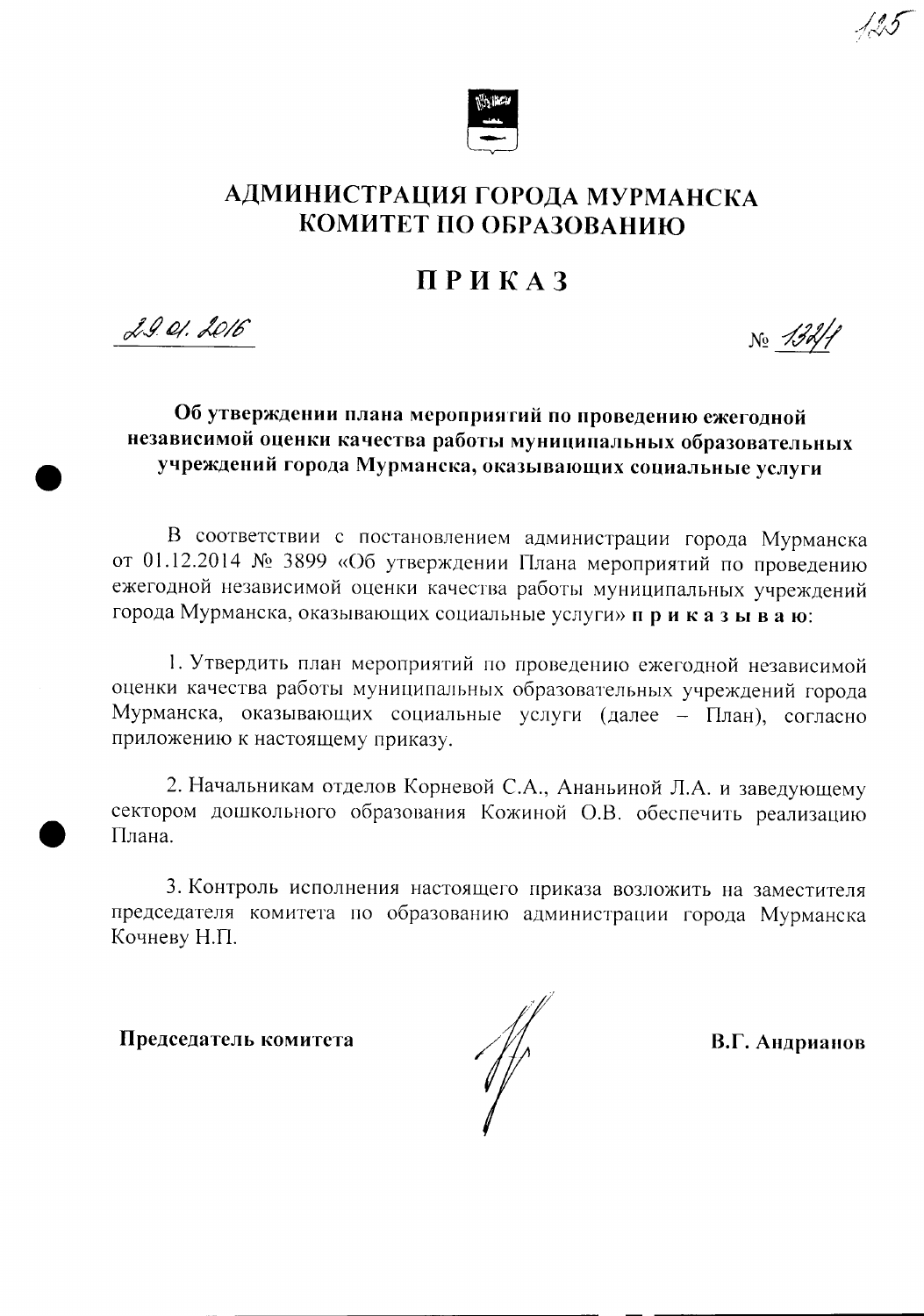Приложение к приказу комитета по образованию администрации города Мурманска<br>от 2.01.106 № 1341

План

мероприятий по проведению ежегодной независимой оценки качества работы муниципальных образовательных учреждений города Мурманска, оказывающих социальные услуги

| $N_2$<br>$\pi/\pi$ | Наименование мероприятий                | Срок<br>реализации          | Ожидаемый результат     | Ответственный за<br>реализацию мероприятий |
|--------------------|-----------------------------------------|-----------------------------|-------------------------|--------------------------------------------|
|                    |                                         |                             | 4                       |                                            |
|                    |                                         | Организационные мероприятия |                         |                                            |
| 1.                 | Подготовка перечня дополнительной       | ежегодно                    | Утверждение приказа     | Корнева С.А.                               |
|                    | необходимой и достоверной информации    | до 01 февраля               | комитета по образованию | Кожина О.В.                                |
|                    | о деятельности муниципальных            |                             | администрации города    | Ананьина Л.А.                              |
|                    | образовательных учреждений,             |                             | Мурманска               |                                            |
|                    | оказывающих социальные услуги, с        |                             |                         |                                            |
|                    | учетом отраслевой специфики их работы,  |                             |                         |                                            |
|                    | которая должна быть предоставлена       |                             |                         |                                            |
|                    | потребителям услуг, для оценки качества |                             |                         |                                            |
|                    | работы учреждений                       |                             |                         |                                            |
| 2.                 | Организационно-техническое обеспечение  | Постоянно                   | Организационно-         | Кочнева Н.П.                               |
|                    | работы Общественного совета при         |                             | техническое обеспечение |                                            |
|                    | комитете по образованию администрации   |                             | работы Общественного    |                                            |
|                    | города Мурманска (далее -               |                             | совета                  |                                            |
|                    | Общественный совет)                     |                             |                         |                                            |
| 3.                 | Контроль за размещением                 | Постоянно                   | Актуализация информации | Корнева С.А.                               |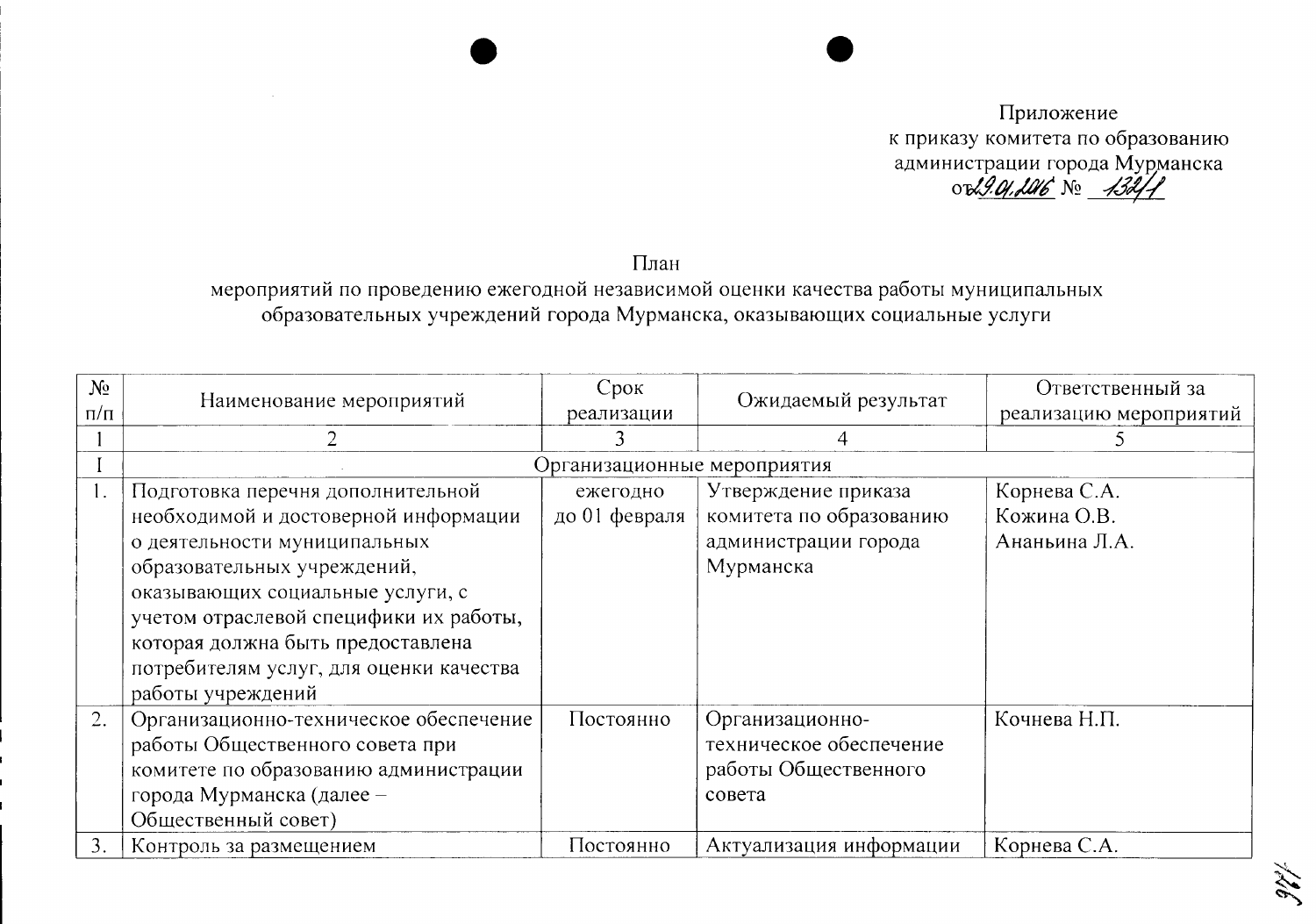| $N_2$<br>$\Pi/\Pi$ | Наименование мероприятий                                                                 | Срок<br>реализации | Ожидаемый результат                                        | Ответственный за<br>реализацию мероприятий |
|--------------------|------------------------------------------------------------------------------------------|--------------------|------------------------------------------------------------|--------------------------------------------|
|                    | $\overline{2}$                                                                           | $\overline{3}$     | 4                                                          | 5                                          |
|                    | муниципальными образовательными                                                          |                    | для размещения                                             | Кожина О.В.                                |
|                    | учреждениями, оказывающими                                                               |                    | (официальный сайт                                          | Ананьина Л.А.                              |
|                    | социальные услуги, информации на                                                         |                    | www.bus.gov.ru,                                            |                                            |
|                    | официальных сайтах муниципальных                                                         |                    | официальные сайты                                          |                                            |
|                    | образовательных учреждений, комитета                                                     |                    | учреждений)                                                |                                            |
|                    | по образованию администрации города                                                      |                    |                                                            |                                            |
|                    | Мурманска в сети Интернет                                                                |                    |                                                            |                                            |
| $\prod$            | Подготовка к проведению независимой оценки качества работы муниципальных образовательных |                    |                                                            |                                            |
|                    |                                                                                          |                    | учреждений города Мурманска, оказывающих социальные услуги |                                            |
| 4.                 | Рассмотрение решений Общественного                                                       | Ежегодно           | Наличие сформированного                                    | Корнева С.А.                               |
|                    | совета по определению перечня                                                            | до 20 февраля      | перечня муниципальных                                      | Кожина О.В.                                |
|                    | муниципальных образовательных                                                            |                    | образовательных                                            | Ананьина Л.А.                              |
|                    | учреждений, оказывающих социальные                                                       |                    | учреждений, оказывающих                                    |                                            |
|                    | услуги, для проведения независимой                                                       |                    | социальные услуги, для                                     |                                            |
|                    | оценки качества, а также порядка оценки                                                  |                    | проведения независимой                                     |                                            |
|                    | качества работы муниципальных                                                            |                    | оценки качества, наличие                                   |                                            |
|                    | образовательных учреждений,                                                              |                    | приказа, определяющего                                     |                                            |
|                    | оказывающих социальные услуги,                                                           |                    | порядок оценки качества                                    |                                            |
|                    | включающих:                                                                              |                    | работы муниципальных                                       |                                            |
|                    | - определение критериев и показателей                                                    |                    | образовательных                                            |                                            |
|                    | оценки;                                                                                  |                    | учреждений, оказывающих                                    |                                            |
|                    | - методику их расчета;                                                                   |                    | социальные услуги                                          |                                            |
|                    | - шаблоны анкет опроса общественного                                                     |                    |                                                            |                                            |
|                    | мнения по вопросу качества работы                                                        |                    |                                                            |                                            |
|                    | учреждений;                                                                              |                    |                                                            |                                            |
|                    | - методы сбора и обработки информации,                                                   |                    |                                                            |                                            |
|                    | методику проведения мониторинга,                                                         |                    |                                                            |                                            |

They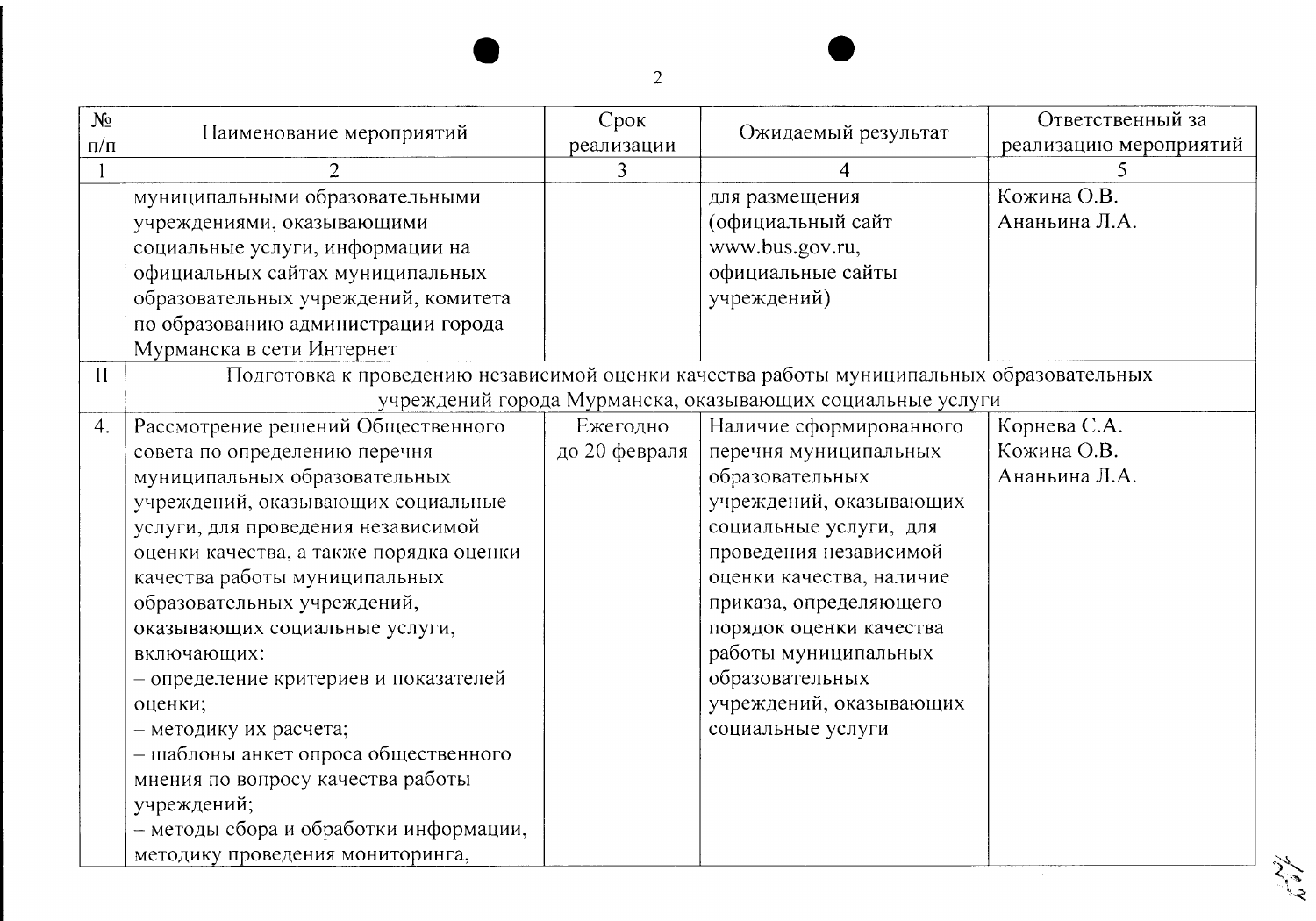| $N_2$<br>$\Pi/\Pi$ | Наименование мероприятий                                                                                                                                                                                                                                                                                                                                                                                                                                                                                                       | Срок<br>реализации      | Ожидаемый результат                                                                                                                                                                                   | Ответственный за<br>реализацию мероприятий   |
|--------------------|--------------------------------------------------------------------------------------------------------------------------------------------------------------------------------------------------------------------------------------------------------------------------------------------------------------------------------------------------------------------------------------------------------------------------------------------------------------------------------------------------------------------------------|-------------------------|-------------------------------------------------------------------------------------------------------------------------------------------------------------------------------------------------------|----------------------------------------------|
|                    | $\overline{2}$                                                                                                                                                                                                                                                                                                                                                                                                                                                                                                                 | 3                       | $\overline{4}$                                                                                                                                                                                        | 5                                            |
|                    | составления рейтингов                                                                                                                                                                                                                                                                                                                                                                                                                                                                                                          |                         |                                                                                                                                                                                                       |                                              |
| 5.                 | Разработка веб-форм анкет опроса<br>общественного мнения и механизмов<br>обработки результатов оценки в<br>соответствии с порядками проведения<br>независимой оценки качества<br>муниципальных образовательных<br>учреждений, оказывающих социальные<br>услуги; взаимодействие с комитетом по<br>образованию администрации города<br>Мурманска, в целях обеспечения<br>размещения на официальных сайтах<br>данных учреждений в сети Интернет<br>гипертекстовых ссылок на разработанные<br>веб-формы анкет опроса общественного | Ежегодно<br>до 15 марта | Наличие размещенной веб-<br>формы анкет опроса<br>общественного мнения на<br>официальном сайте АГМ в<br>разделе комитета по<br>образованию<br>администрации города<br>Мурманска                       | Корнева С.А.<br>Кожина О.В.<br>Ананьина Л.А. |
| III                | мнения<br>Проведение независимой оценки качества работы муниципальных образовательных учреждений                                                                                                                                                                                                                                                                                                                                                                                                                               |                         |                                                                                                                                                                                                       |                                              |
|                    |                                                                                                                                                                                                                                                                                                                                                                                                                                                                                                                                |                         | города Мурманска, оказывающих социальные услуги                                                                                                                                                       |                                              |
| 6.                 | Организация работы с открытыми<br>источниками информации о качестве<br>работы муниципальных образовательных<br>учреждений, оказывающих социальные<br>услуги (официальные сайты в сети<br>Интернет, СМИ, прочие открытые<br>источники информации)                                                                                                                                                                                                                                                                               | Ежегодно<br>до 01 мая   | Анализ информации о<br>деятельности<br>муниципальных<br>образовательных<br>учреждений, оказывающих<br>социальные услуги, которая<br>должна быть представлена<br>потребителям услуг,<br>размещенная на | Корнева С.А.<br>Кожина О.В.<br>Ананьина Л.А. |

128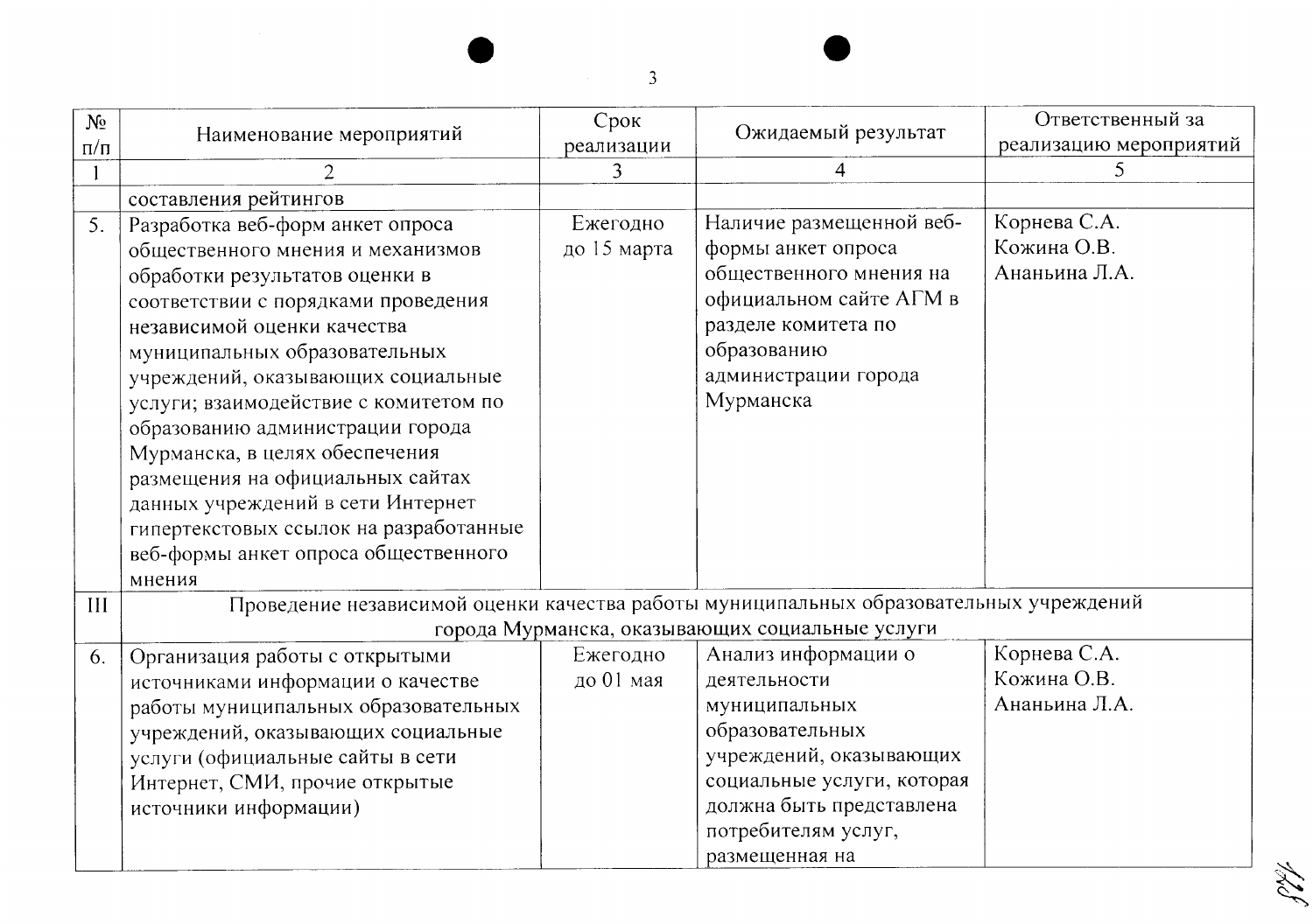| $N_2$<br>$\Pi/\Pi$ | Наименование мероприятий                                                                                                                                                                                                                                                                                            | Срок<br>реализации     | Ожидаемый результат                                                                                                           | Ответственный за<br>реализацию мероприятий   |
|--------------------|---------------------------------------------------------------------------------------------------------------------------------------------------------------------------------------------------------------------------------------------------------------------------------------------------------------------|------------------------|-------------------------------------------------------------------------------------------------------------------------------|----------------------------------------------|
|                    | $\overline{2}$                                                                                                                                                                                                                                                                                                      | 3                      |                                                                                                                               | 5                                            |
|                    |                                                                                                                                                                                                                                                                                                                     |                        | официальных сайтах<br>учреждений в сети<br>Интернет, СМИ, прочих<br>открытых источниках<br>информации                         |                                              |
| 7.                 | Проведение мониторинга общественного<br>мнения и формирование рейтингов о<br>качестве работы учреждений                                                                                                                                                                                                             | Ежегодно<br>до 01 мая  | Наличие результатов<br>мониторингов, рейтингов                                                                                | Корнева С.А.<br>Кожина О.В.<br>Ананьина Л.А. |
| 8.                 | Рассмотрение решений Общественного<br>совета:<br>- предложения по организации доступа к<br>информации, необходимой для граждан -<br>потребителей услуг;<br>- информации о результатах оценки<br>качества работы учреждений, рейтинг их<br>деятельности;<br>- предложения по улучшению качества<br>работы учреждений | Ежегодно<br>до 01 июня | Рассмотрение информации о<br>результатах оценки качества<br>работы учреждений,<br>предложений об улучшении<br>качества работы | Корнева С.А.<br>Кожина О.В.<br>Ананьина Л.А. |
| 9.                 | Размещение на официальном сайте<br>администрации города Мурманска в<br>разделе комитета по образованию<br>администрации города Мурманска в сети<br>Интернет:<br>- информации, полученной в ходе<br>проведения мониторинга и формирования<br>рейтингов;<br>- результатов мониторингов и                              | Ежегодно<br>до 07 июня | Информация, размещенная в<br>сети Интернет                                                                                    | Корнева С.А.<br>Кожина О.В.<br>Ананьина Л.А. |

181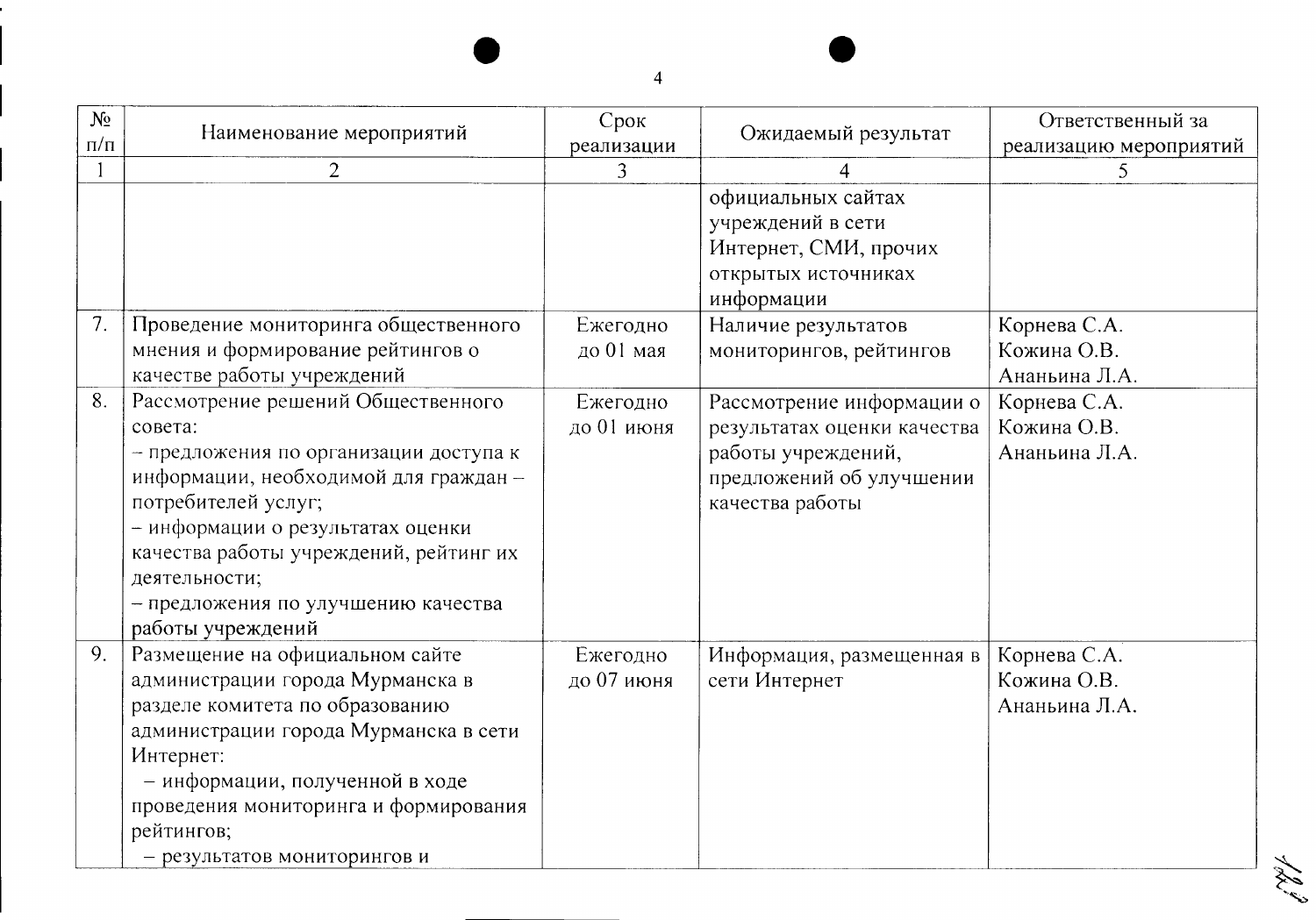| N <sub>2</sub><br>$\Pi/\Pi$ | Наименование мероприятий                                                                                                                                                                                                                                                                    | Срок<br>реализации        | Ожидаемый результат                                                                                                           | Ответственный за<br>реализацию мероприятий   |
|-----------------------------|---------------------------------------------------------------------------------------------------------------------------------------------------------------------------------------------------------------------------------------------------------------------------------------------|---------------------------|-------------------------------------------------------------------------------------------------------------------------------|----------------------------------------------|
|                             | $\overline{2}$                                                                                                                                                                                                                                                                              | 3                         | 4                                                                                                                             | 5                                            |
|                             | рейтингов;<br>- предложений о повышении качества<br>социальных услуг                                                                                                                                                                                                                        |                           |                                                                                                                               |                                              |
| IV                          | Применение результатов независимой оценки качества работы муниципальных образовательных учреждений                                                                                                                                                                                          |                           |                                                                                                                               |                                              |
|                             |                                                                                                                                                                                                                                                                                             |                           | города Мурманска, оказывающих социальные услуги                                                                               |                                              |
| 10.                         | Разработка для муниципальных<br>образовательных учреждений<br>предложений по повышению качества<br>работы                                                                                                                                                                                   | ежегодно<br>до 15 июня    | Направление учреждениям,<br>оказывающим социальные<br>услуги, предложений по<br>повышению качества<br>работы                  | Корнева С.А.<br>Кожина О.В.<br>Ананьина Л.А. |
| 11.                         | Разработка плана мероприятий по<br>улучшению качества работы учреждения,<br>оказывающего социальные услуги, и<br>направление данного плана на<br>согласование в уполномоченный орган в<br>соответствующей сфере                                                                             | ежегодно<br>до 15 июля    | Наличие плана мероприятий<br>по улучшению качества<br>работы учреждения,<br>оказывающего социальные<br>услуги                 | Корнева С.А.<br>Кожина О.В.<br>Ананьина Л.А. |
| 12.                         | Подготовка проекта сводного плана<br>мероприятий по улучшению качества<br>работы учреждений, оказывающих<br>социальные услуги в соответствующей<br>сфере, и направление данного сводного<br>плана на согласование в комитет по<br>экономическому развитию администрации<br>города Мурманска | ежегодно<br>до 01 августа | Наличие проекта сводного<br>плана мероприятий по<br>улучшению качества работы<br>учреждений, оказывающих<br>социальные услуги | Корнева С.А.<br>Кожина О.В.<br>Ананьина Л.А. |
| 13.                         | Рассмотрение и согласование проекта<br>сводных планов мероприятий по<br>улучшению качества работы учреждений,                                                                                                                                                                               | ежегодно<br>до 15 августа | Согласование проектов<br>сводных планов<br>мероприятий по улучшению                                                           | Корнева С.А.<br>Кожина О.В.<br>Ананьина Л.А. |

翁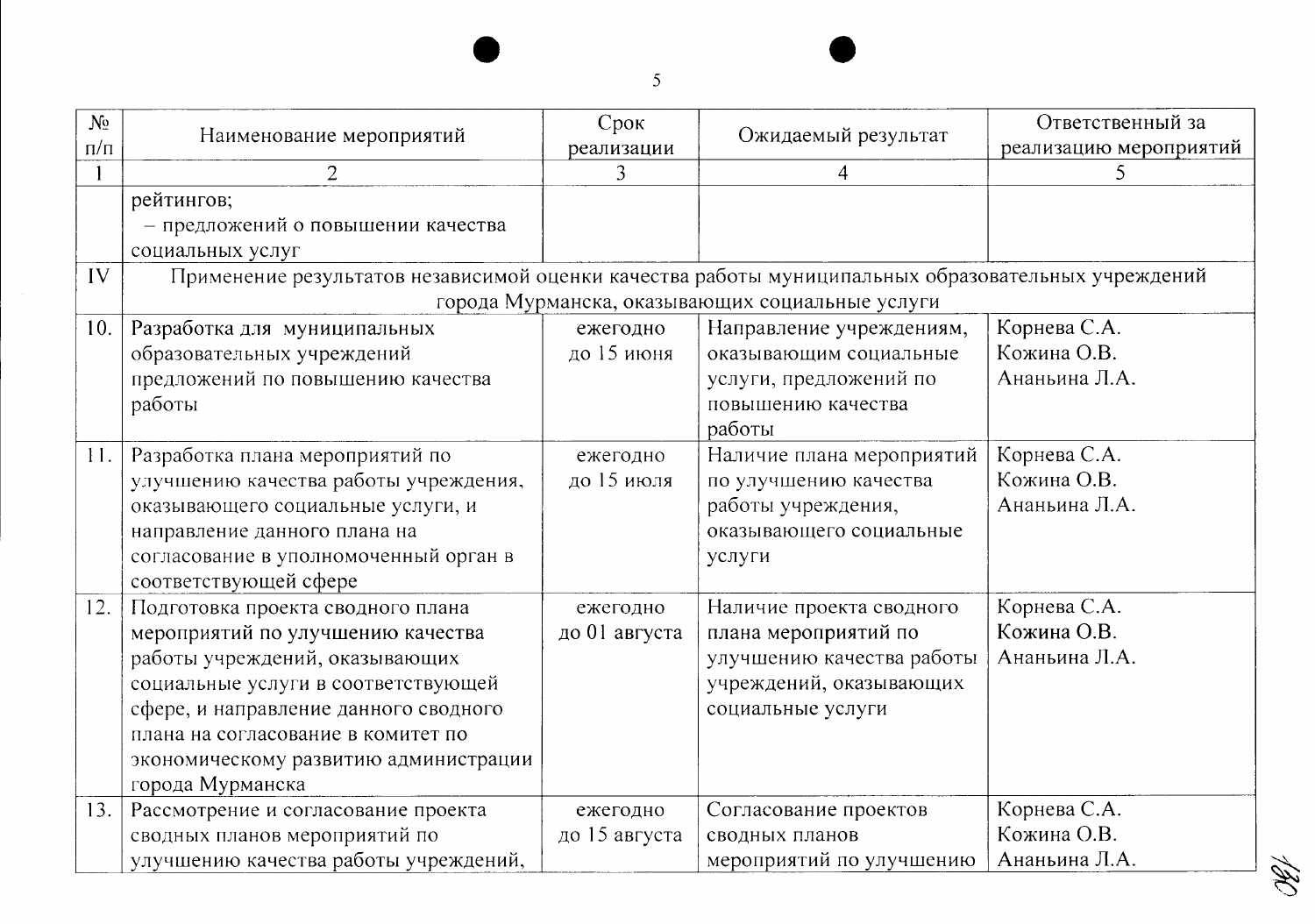| $N_2$<br>$\Pi/\Pi$ | Наименование мероприятий                                                                                                                                                                                                                                                                                                          | Срок<br>реализации         | Ожидаемый результат                                                                                                                                                                                             | Ответственный за<br>реализацию мероприятий   |
|--------------------|-----------------------------------------------------------------------------------------------------------------------------------------------------------------------------------------------------------------------------------------------------------------------------------------------------------------------------------|----------------------------|-----------------------------------------------------------------------------------------------------------------------------------------------------------------------------------------------------------------|----------------------------------------------|
|                    | $\overline{2}$                                                                                                                                                                                                                                                                                                                    | 3                          | $\overline{4}$                                                                                                                                                                                                  | 5                                            |
|                    | оказывающих социальные услуги                                                                                                                                                                                                                                                                                                     |                            | качества работы<br>учреждений, оказывающих<br>социальные услуги                                                                                                                                                 |                                              |
| 14                 | Утверждение сводных планов<br>мероприятий по улучшению качества<br>работы учреждений, оказывающих<br>социальные услуги в образовании,<br>согласованных с комитетом по<br>экономическому развитию администрации<br>города Мурманска                                                                                                | ежегодно<br>до 01 сентября | Наличие приказа комитета<br>по образованию<br>администрации города<br>Мурманска об утверждении<br>сводных планов<br>мероприятий по улучшению<br>качества работы<br>учреждений, оказывающих<br>социальные услуги | Корнева С.А.<br>Кожина О.В.<br>Ананьина Л.А. |
| 15.                | Утверждение и размещение планов<br>мероприятий по улучшению качества<br>работы каждого учреждения,<br>оказывающего социальные услуги, на<br>основании приказов об утверждении<br>сводных планов мероприятий по<br>улучшению качества работы учреждений,<br>оказывающих социальные услуги, на<br>официальном сайте в сети Интернет | ежегодно<br>до 08 сентября | Приказ учреждения,<br>оказывающего социальные<br>услуги;<br>информация, размещенная<br>на официальном сайте<br>учреждения, оказывающего<br>социальные услуги, в сети<br>Интернет                                | Корнева С.А.<br>Кожина О.В.<br>Ананьина Л.А. |
| 16.                | Контроль за выполнением плана<br>мероприятий по улучшению качества<br>работы учреждений, оказывающих<br>социальные услуги, и учет результатов<br>при оценке эффективности работы<br>руководителя данного учреждения                                                                                                               | постоянно                  | Информация о выполнении<br>плана мероприятий по<br>улучшению качества работы<br>учреждений, оказывающих<br>социальные услуги                                                                                    | Корнева С.А.<br>Кожина О.В.<br>Ананьина Л.А. |